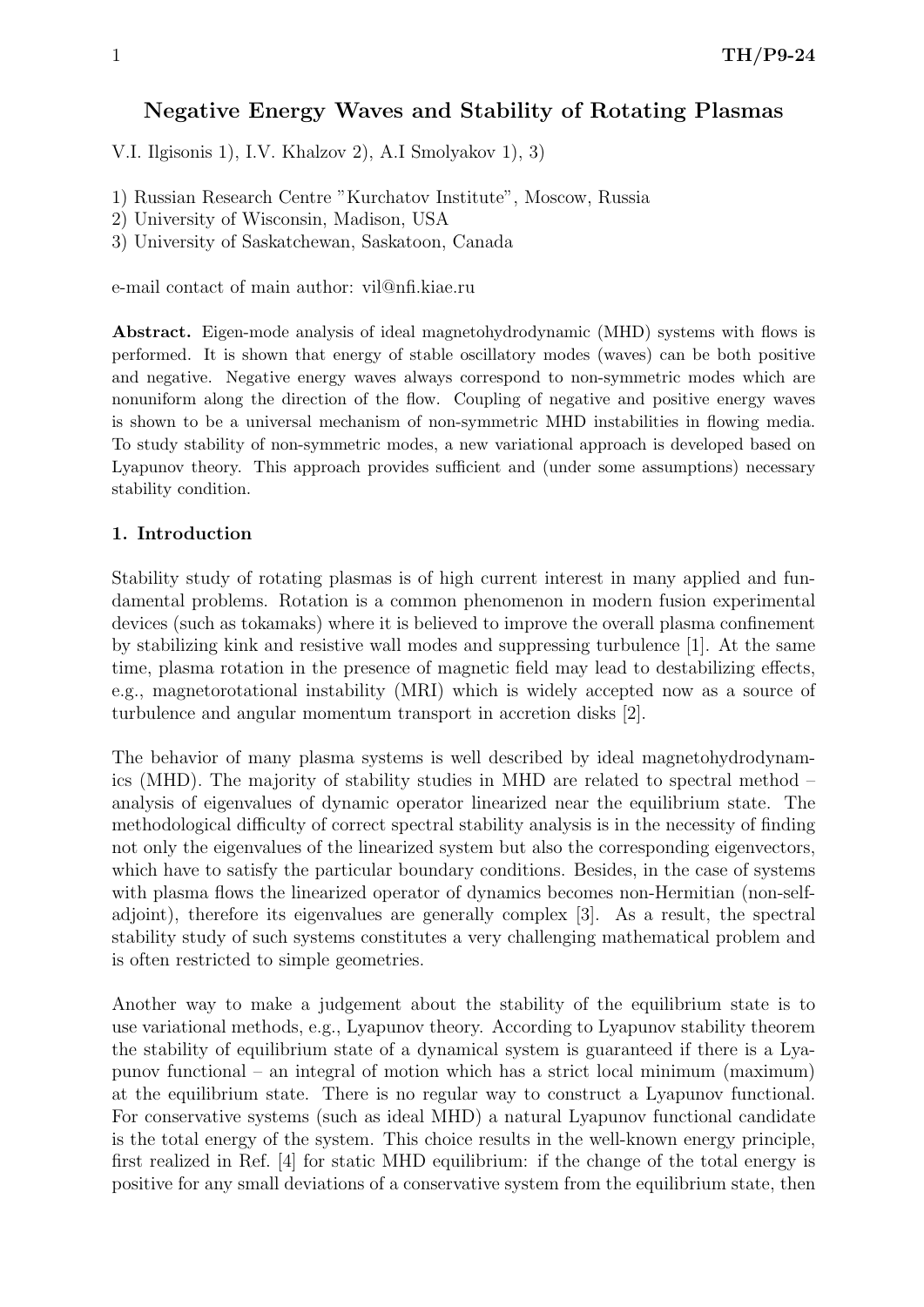such equilibrium state is stable. From a practical point of view it is important that in the case of static equilibrium, energy principle gives both sufficient and necessary conditions for spectral stability [5].

Contrary to the static case, in the presence of stationary plasma flow the energy principle gives only the sufficient stability condition, which is normally too restrictive and almost never can be satisfied [6]. Limited applicability of the energy principle to MHD systems with flows can be explained by the existence in such systems of negative energy waves (NEW) – stable oscillatory eigen-modes, excitation of which leads to decrease of total energy of the system [7]. Different attempts have been made to find a variational approach which generalizes the energy principle for the systems with flows  $[6, 8-11]$ , however, this problem is still far from a complete solution. Approach proposed in the present paper is an extension of the variational method developed in [11].

The structure of the paper is following. In section 2, we investigate the energy of waves in MHD system and point out the important role of negative energy waves in instabilities of plasma flows. In section 3, we suggest a variational approach suitable for stability study of flowing plasma. Our approach is based on construction of Lyapunov functional for linearized MHD system, which is usually referred to as formal stability analysis. In section 4, the potential applications of our approach are discussed.

## 2. Energy of eigenmodes in MHD

A lot of important physical information can be revealed from the analysis of energy of eigen-modes in the frame of ideal MHD. To do this, we start from the well-known linearized dynamic equation for plasma displacement vector  $\xi$ ,

$$
\rho \ddot{\xi} + 2\rho (\mathbf{V} \cdot \nabla) \dot{\xi} - \mathbf{F}[\xi] = 0, \tag{1}
$$

where dot denotes a partial time derivative,  $\rho$  and **V** are stationary values of fluid density and velocity, respectively. The general form of linearized force operator  $\mathbf{F}[\xi]$  in ideal MHD is

$$
\mathbf{F}[\xi] = -\rho(\mathbf{V} \cdot \nabla)^2 \xi + \rho(\xi \cdot \nabla)(\mathbf{V} \cdot \nabla)\mathbf{V} + \nabla \cdot (\rho \xi)(\mathbf{V} \cdot \nabla)\mathbf{V} \n- \nabla \delta P + \frac{1}{4\pi} (\nabla \times \delta \mathbf{B}) \times \mathbf{B} + \frac{1}{4\pi} (\nabla \times \mathbf{B}) \times \delta \mathbf{B}.
$$
\n(2)

Here, **B** is equilibrium magnetic field and  $\delta \mathbf{B} = \nabla \times (\boldsymbol{\xi} \times \mathbf{B})$  is its perturbation. The perturbation of fluid pressure  $\delta P$  can be specified by thermodynamic properties of the system. For example, if the process is adiabatic with adiabatic index  $\gamma$  then  $\delta P = -\xi \cdot \nabla P - \gamma P \nabla \cdot \xi$ . In the case of incompressible MHD, such equation appears to be excessive, instead one has to impose the incompressibility condition  $\nabla \cdot \boldsymbol{\xi} = 0$ .

A number of formal properties of Eq. (1) can be established. Force operator  $\mathbf{F}[\xi]$  is Hermitian (self-adjoint) in the following sense,

$$
\int \boldsymbol{\eta} \cdot \mathbf{F}[\boldsymbol{\xi}] d^3 \mathbf{r} = \int \boldsymbol{\xi} \cdot \mathbf{F}[\boldsymbol{\eta}] d^3 \mathbf{r},\tag{3}
$$

while the second term in Eq.  $(1)$  is antisymmetric:

$$
\int \rho \boldsymbol{\eta} \cdot (\mathbf{V} \cdot \nabla) \boldsymbol{\xi} d^3 \mathbf{r} = -\int \rho \boldsymbol{\xi} \cdot (\mathbf{V} \cdot \nabla) \boldsymbol{\eta} d^3 \mathbf{r}.
$$
 (4)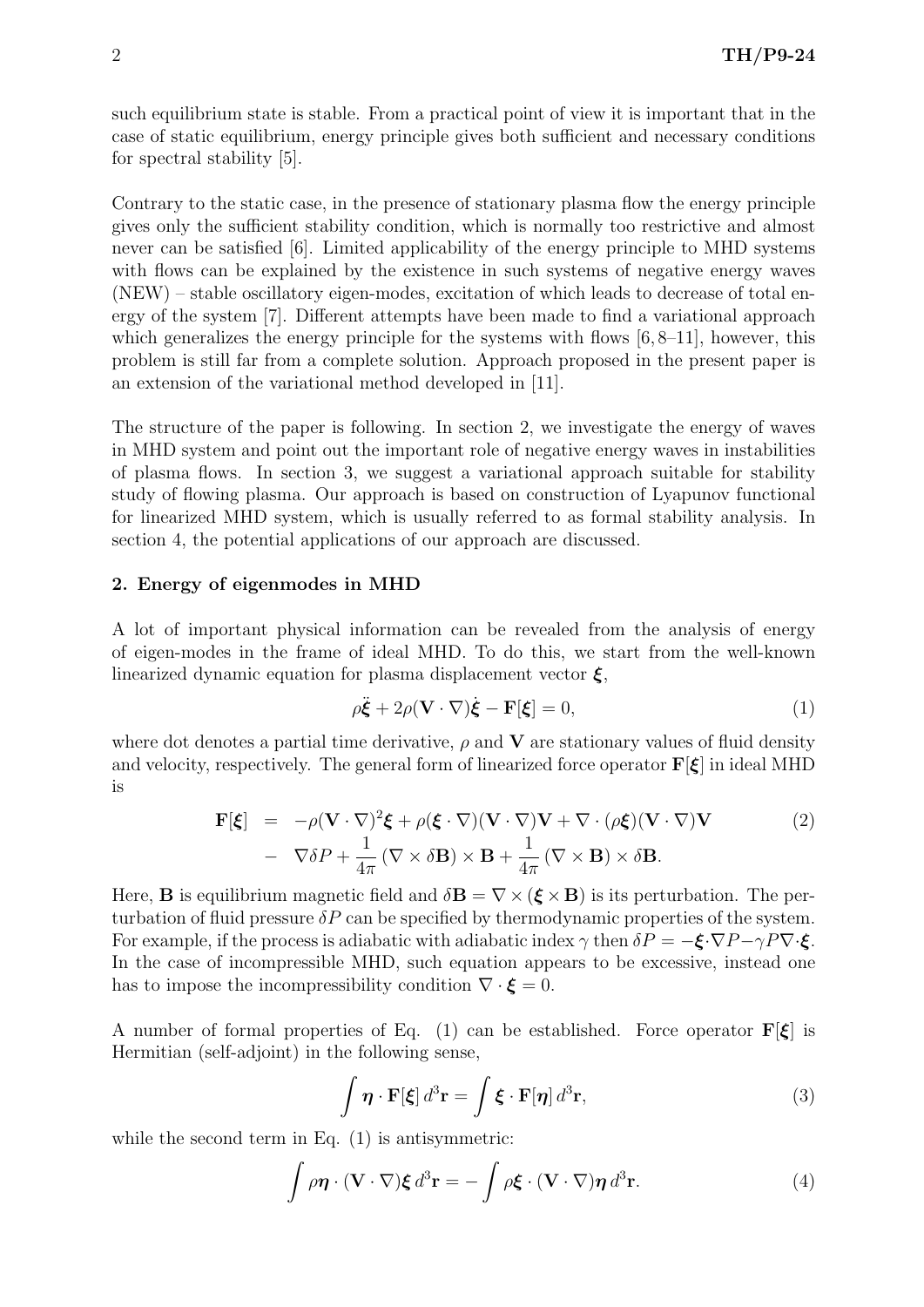Integration in Eqs. (3) and (4) is performed over the fluid volume under the assumption that displacements at the plasma boundary vanish to avoid consideration of boundary and vacuum region perturbations.

A normal-mode solutions to Eq. (1) has a form

$$
\boldsymbol{\xi}(\mathbf{r},t) = \hat{\boldsymbol{\xi}}(\mathbf{r})e^{-i\omega t}.\tag{5}
$$

Then Eq. (1) leads to eigen-value problem

$$
\omega^2 \rho \hat{\xi} + 2i\omega \rho (\mathbf{V} \cdot \nabla) \hat{\xi} + \mathbf{F}[\hat{\xi}] = 0.
$$
 (6)

Multiplying this equation by complex conjugate  $\hat{\xi}^*$  and integrating over the fluid volume, we arrive at quadratic equation for eigen-frequency  $\omega$ ,

$$
A\,\omega^2 - 2B\,\omega - C = 0,\tag{7}
$$

where  $A = \int \rho |\hat{\xi}|^2 d^3 \mathbf{r}$ ,  $B = -i \int \rho \hat{\xi}^* \cdot (\mathbf{V} \cdot \nabla) \hat{\xi} d^3 \mathbf{r}$  and  $C = -\int \hat{\xi}^* \cdot \mathbf{F}[\hat{\xi}] d^3 \mathbf{r}$  are real by definition. The solution to Eq.  $(7)$  is

$$
\omega = \frac{B + s\sqrt{B^2 + AC}}{A},\tag{8}
$$

where either  $s = 1$  or  $s = -1$  for a particular eigen-mode. Therefore, eigen-mode is unstable only if  $B^2 + AC < 0$ .

The dynamics described by Eq. (1) provides conservation of energy

$$
E = \frac{1}{2} \int \left( \rho |\dot{\boldsymbol{\xi}}|^2 - \boldsymbol{\xi}^* \cdot \mathbf{F}[\boldsymbol{\xi}] \right) d^3 \mathbf{r},\tag{9}
$$

where the displacement  $\xi$  is assumed to be complex. Substituting  $\xi$  from Eq. (5), we obtain the energy of the eigen-mode

$$
E = \frac{1}{2} (A |\omega|^2 + C) e^{2\gamma t}, \tag{10}
$$

where  $\gamma = \text{Im}(\omega)$ . Since energy is conserved, E in Eq. (10) cannot depend on time and must be equal to zero for any unstable eigen-mode with  $\gamma \neq 0$ . Energy of stable eigen-mode with  $\gamma = 0$  is given by

$$
E = s\omega\sqrt{B^2 + AC},\tag{11}
$$

and can be either positive (positive energy waves, PEW) or negative (negative energy waves, NEW). The latter is realized for eigen-modes with  $-B^2/A < C < 0$  and  $sign(B) =$ −s. All NEW are non-symmetric modes, i.e., they have spatial dependence along the equilibrium flow, so  $B \neq 0$ . As discussed in Ref [7], there is an interval of equilibrium parameters at which non-symmetric modes with positive and negative energies can coexist. When the frequencies of such modes are coincident (resonance condition), the energy can be transferred from NEW to PEW leading to instability. In fact, such coupling of NEW and PEW is a universal mechanism of any non-symmetric instability in ideal MHD system with flow.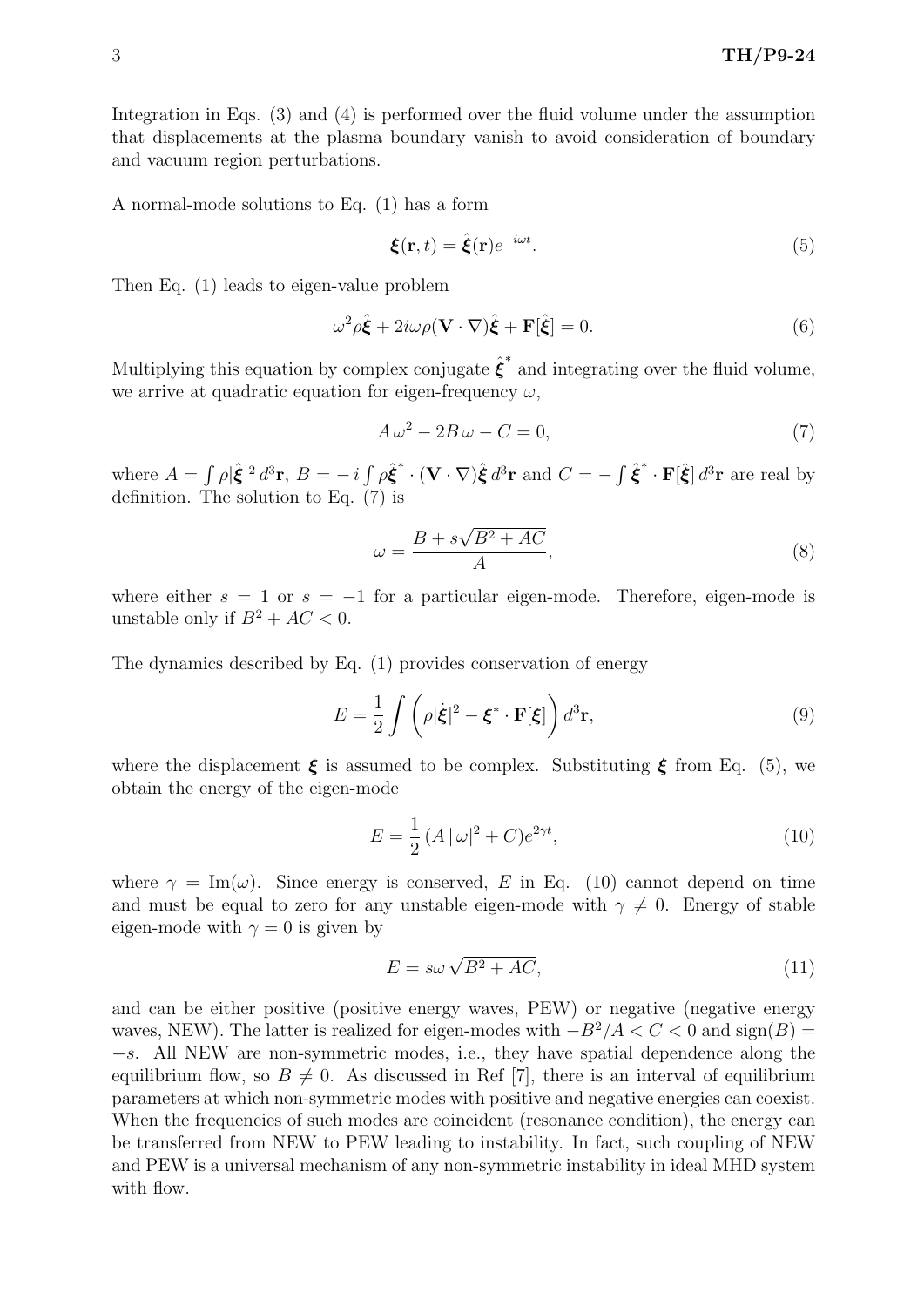

FIG. 1. Dependence of eigen-frequencies on normalized value of angular velocity  $\Omega_1/\omega_A$ for (a) axisymmetric modes with  $m = 0$ , and (b) non-axisymmetric modes with  $m = 1$ . Solid lines correspond to positive energy waves, dashed lines – to negative energy waves, dotted lines represent real part of frequency in unstable region. Value of  $n_r$  denotes radial wave-number, i.e., number of zeros in radial direction of corresponding eigen-function.

In order to illustrate these results, we calculate the energies and frequencies of eigenmodes of incompressible conducting fluid rotating in a uniform transverse magnetic field  $\mathbf{B} = B_0 \mathbf{e}_z$ . The equilibrium velocity profile used in our calculations corresponds to the electrically driven flow in circular channel and has a form

$$
\mathbf{V} = r\Omega(r)\mathbf{e}_{\varphi}, \quad \Omega(r) = \frac{\Omega_1 r_1^2}{r^2} \tag{12}
$$

in cylindrical system of coordinates  $\{r, \varphi, z\}$ . Here,  $r_1$  and  $r_2$  are inner and outer radii of the channel (we take  $r_2/r_1 = 5$ ), respectively, and  $\Omega_1$  is the angular velocity at  $r_1$ . A detailed stability analysis of such flow has been performed in Ref. [7] and [12], assuming normal modes in the form  $\boldsymbol{\xi}(\mathbf{r},t) = \boldsymbol{\xi}(\mathbf{r}) \exp(-i\omega t + im\phi + ik_z z).$ 

In Fig. 1 the dependences of frequencies of axisymmetric  $(m = 0)$  and non-axisymmetric modes ( $m = 1$ ) on the equilibrium parameter  $\Omega_1/\omega_A$  are shown. In the axisymmetric case [Fig. 1(a)], only positive energy waves can be excited in the system. The merging point of two branches in Fig. 1(a) corresponds to  $\Omega_1/\omega_A \approx 2.0$  which is the threshold of magnetorotational instability for  $m = 0$ . The nature of axisymmetric MRI is not related to the subject of negative energy waves and can be explained by the mechanism similar to one of Rayleigh-Taylor instability [13].

For  $m = 1$  modes [Fig. 1(b)], both positive and negative energy waves can coexist in the system when  $\Omega_1/\omega_A > 1$ . The threshold of instability in this case is  $\Omega_1/\omega_A \approx 1.7$  (it corresponds to radial mode with  $n_r = 0$ , when frequencies of NEW and PEW are coincident, which is in agreement with the above discussion. Energy of symmetric eigen-modes (modes corresponding to static equilibrium or modes without spatial dependence along equilibrium flow) is never negative, that is why their stability is successfully investigated by use of standard energy principle. In a case of non-symmetric modes, the energy principle fails if NEW can be excited in the system, therefore modified approach should be used. Such approach is developed below.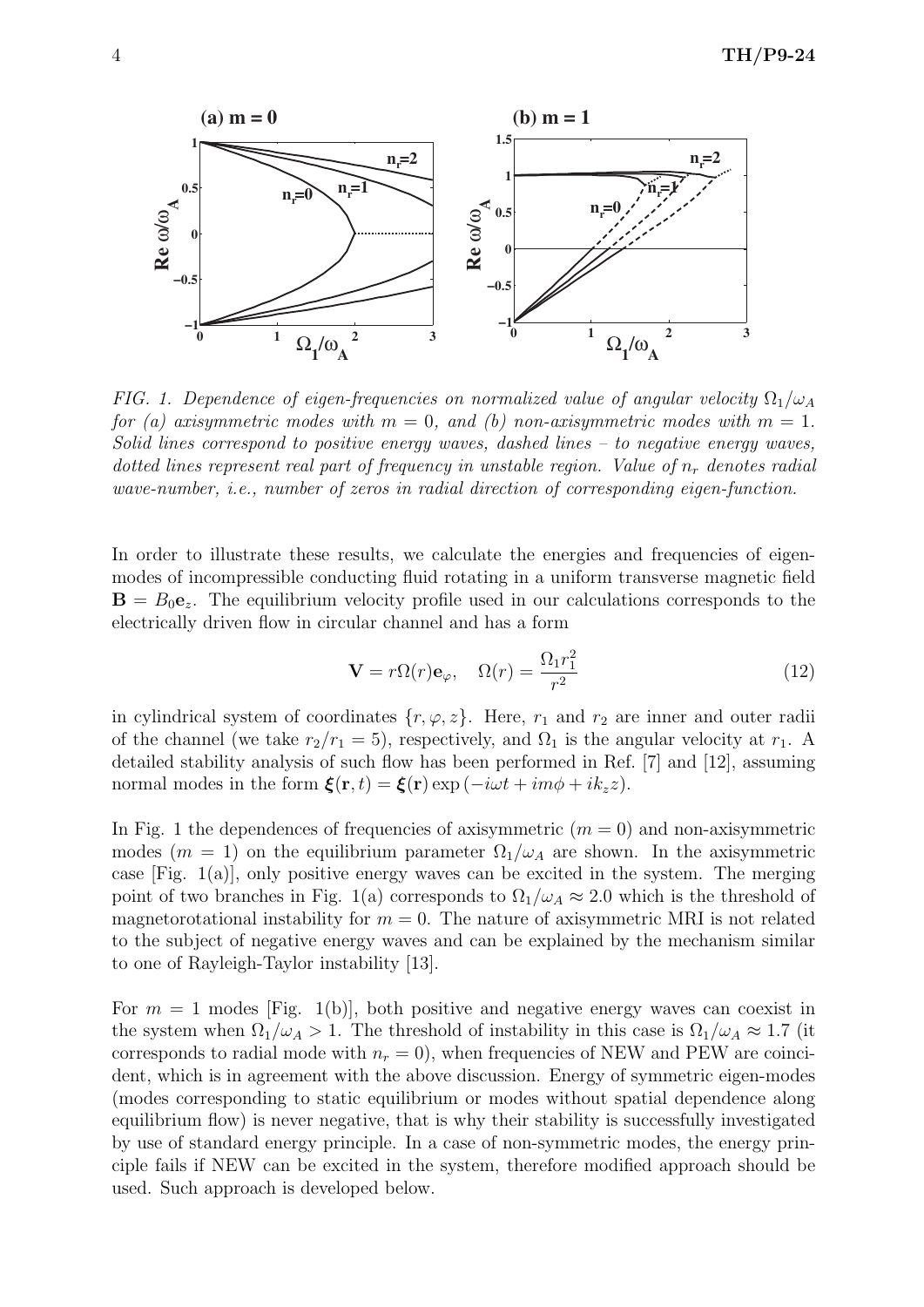## 3. Lyapunov stability criterion for plasma flows

As shown in Ref. [11], the linearized system (1) has an infinite set of exact invariants:

$$
E_n = \frac{1}{2} \int \left( \rho |\boldsymbol{\xi}^{(n+1)}|^2 - \boldsymbol{\xi}^{*(n)} \cdot \mathbf{F}[\boldsymbol{\xi}^{(n)}] \right) d^3 \mathbf{r},\tag{13}
$$

where  $\xi^{(n)}$  is the *n*-th time derivative. Generally, these integrals are independent.  $E_0$ corresponds to the energy, integral  $E_1$  – to the invariant similar to cross helicity [6, 9]. Higher order invariants (13) have no obvious nonlinear analogues. Using recurrence relation, which follows immediately from Eq. (1),

$$
\boldsymbol{\xi}^{(n+2)} = -2(\mathbf{V} \cdot \nabla)\boldsymbol{\xi}^{(n+1)} + \frac{\mathbf{F}[\boldsymbol{\xi}^{(n)}]}{\rho},\tag{14}
$$

all integrals (13) can be expressed in terms of initial perturbations  $\dot{\xi}_0 = \dot{\xi}|_{t=0}$  and  $\xi_0 = \dot{\xi}|_{t=0}$  $\xi|_{t=0}$ . In particular,

$$
E_1(\dot{\boldsymbol{\xi}}_0, \boldsymbol{\xi}_0) = \frac{1}{2} \int \left( \frac{1}{\rho} \left| \mathbf{F}[\boldsymbol{\xi}_0] - 2\rho (\mathbf{V} \cdot \nabla) \dot{\boldsymbol{\xi}}_0 \right|^2 - \dot{\boldsymbol{\xi}}_0^* \cdot \mathbf{F}[\dot{\boldsymbol{\xi}}_0] \right) d^3 \mathbf{r}.
$$
 (15)

Following Arnold's approach [14], we incorporate integrals of motion (13) into a Lyapunov functional candidate by means of Lagrange multipliers  $\lambda_n$ :

$$
U(\dot{\boldsymbol{\xi}}_0, \boldsymbol{\xi}_0) = \sum_{n=0}^{N} \lambda_n E_n(\dot{\boldsymbol{\xi}}_0, \boldsymbol{\xi}_0).
$$
 (16)

Theorem 1 gives sufficient condition for formal stability of system described by Eq. (1).

**Theorem 1** If there exist such real numbers  $\lambda_n$  and integer  $N \in [0,\infty]$  that the form (16) is positively definite for all  $\dot{\xi}_0$  and  $\xi_0$ , then the form (16) is a Lyapunov functional, and the equilibrium state is formally (spectrally) stable.

Theorem 1 under certain assumptions also provides necessary condition for spectral stability, i.e., if the system is stable then there are such  $\lambda_n$  which make functional U non-negative for any perturbations. To demonstrate this, we prove the following theorem first.

Theorem 2 Energy of oscillatory eigen-modes in linearized ideal MHD is additive.

Proof. Consider a superposition of two eigen-modes with different real eigen-frequencies,  $\omega_1 \neq \omega_2$ 

$$
\xi = c_1 \xi_1 + c_2 \xi_2. \tag{17}
$$

The total energy of this perturbation is

$$
E = \frac{1}{2} \int (\rho |\dot{\xi}|^2 - \xi^* \cdot \mathbf{F}[\xi]) d^3 \mathbf{r} = |c_1|^2 E(\xi_1) + |c_2|^2 E(\xi_2)
$$
(18)  
+ 
$$
\frac{1}{2} c_1 c_2^* \int (\omega_1 \omega_2 \rho \dot{\xi}_1 \cdot \dot{\xi}_2^* - \dot{\xi}_1 \cdot \mathbf{F}[\dot{\xi}_2^*]) + \frac{1}{2} c_1^* c_2 \int (\omega_1 \omega_2 \rho \dot{\xi}_1^* \cdot \dot{\xi}_2 - \dot{\xi}_1^* \cdot \mathbf{F}[\dot{\xi}_2]).
$$

The last two integrals in this equation are zero. Indeed, consider eigen-value problems for eigen-modes  $\xi_1$  and  $\xi_2$ :

$$
\omega_1^2 \rho \hat{\xi}_1 + 2i\omega_1 \rho (\mathbf{V} \cdot \nabla) \hat{\xi}_1 + \mathbf{F}[\hat{\xi}_1] = 0, \qquad (19)
$$

$$
\omega_2^2 \rho \hat{\xi}_2^* - 2i\omega_2 \rho (\mathbf{V} \cdot \nabla) \hat{\xi}_2^* + \mathbf{F}[\hat{\xi}_2^*] = 0, \qquad (20)
$$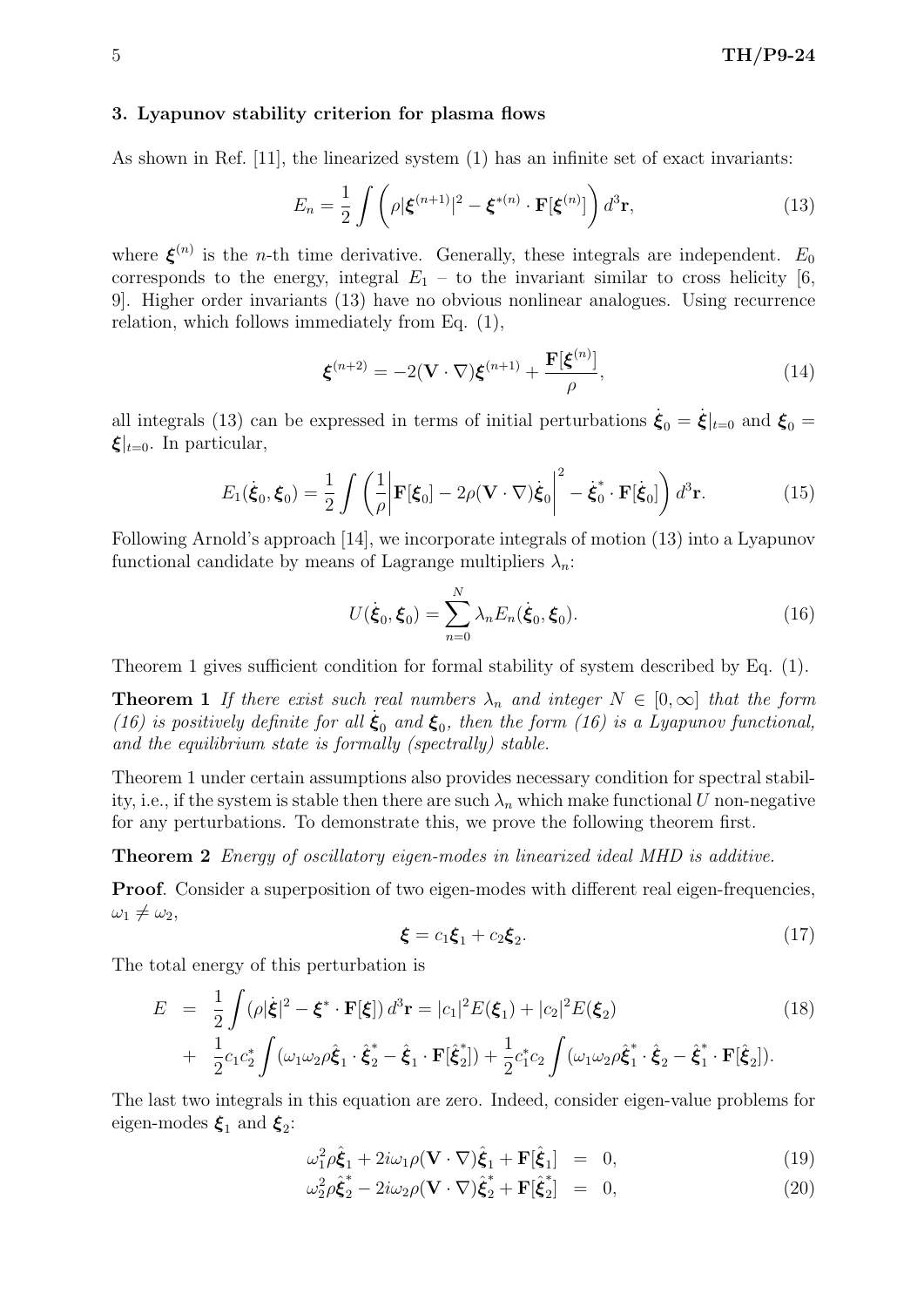Multiplying the first equation by  $\omega_2 \hat{\xi}_2^*$ <sup>\*</sup><sub>2</sub> and the second one by  $-\omega_1 \hat{\xi}_1$ , integrating them over the plasma volume and summing them up, we obtain:

$$
(\omega_1 - \omega_2) \int (\omega_1 \omega_2 \rho \hat{\xi}_1 \cdot \hat{\xi}_2^* - \hat{\xi}_1 \cdot \mathbf{F}[\hat{\xi}_2^*]) = 0.
$$
 (21)

If  $\omega_1 \neq \omega_2$  then integral in Eq. (21) is zero, q.e.d. A similar statement is valid for any of the integrals given by Eq. (13).

Now we consider a stable system (all eigen-frequencies  $\omega_j$  are real). The general solution to Eq. (1) can be written as

$$
\boldsymbol{\xi} = \sum_{j} c_j \boldsymbol{\xi}_j. \tag{22}
$$

For any given initial conditions (i.e.  $\xi|_{t=0} = \xi_0$ ,  $\dot{\xi}|_{t=0} = \dot{\xi}_0$ ), coefficients  $c_j$  are uniquely specified. According to Theorem 2, integrals in the form of Eq. (13) can be expressed as

$$
E_n(\boldsymbol{\xi}) = \sum_j \omega_j^{2n} |c_j|^2 E(\boldsymbol{\xi}_j), \qquad (23)
$$

where  $E(\boldsymbol{\xi}_j)$  is the energy of the j-th eigen-mode. Substituting Eq. (23) into Lyapunov functional candidate (16), we obtain:

$$
U(\xi) = \sum_{n=0}^{N} \lambda_n \sum_{j} \omega_j^{2n} |c_j|^2 E(\xi_j) = \sum_{j} |c_j|^2 E(\xi_j) \sum_{n=0}^{N} \omega_j^{2n} \lambda_n.
$$
 (24)

In order to make this form positively definite for all initial perturbations, we have to ensure that it is positive for every eigen-mode independently. This results in conditions

$$
\lambda_0 + \omega_k^2 \lambda_1 + \omega_k^4 \lambda_2 + \dots > 0 \quad \text{for every PEW}, \tag{25}
$$

$$
\lambda_0 + \omega_l^2 \lambda_1 + \omega_l^4 \lambda_2 + \dots < 0 \quad \text{for every NEW.} \tag{26}
$$

If these inequalities are satisfied simultaneously by some choice of  $\{\lambda_n\}$  then Theorem 1 also gives necessary stability condition. We have to emphasize again that Eq. (21) is valid for oscillatory modes only. For unstable or decaying modes functional U given by Eq. (16) cannot be reduced to the form (24) and has no definite sign for any choice of  $\{\lambda_n\}$ .

It should be noted here that the form (24) cannot be made strictly positively definite if the energy of some eigen-mode is zero, i.e.,  $E(\xi_j) = 0$  for some j. As follows from Eq. (11), such situation is realized either when  $\omega_j = 0$  (neutral eigen-mode) or when  $B_j^2 + A_j C_j = 0$  (marginal stability condition). To separate these two possibilities, one can find the value of potential energy proportional to quantity  $C$  from Eq. (7). The trial function, which minimizes U at the stability threshold, normally corresponds to  $C \neq 0$  for moving medium ( $B \not\equiv 0$ ), while neutral mode with  $\omega = 0$  always provides  $C = 0$ . There is no such difference when  $B \equiv 0$ , so the energy principle can be applied  $[N = 0 \text{ in Eq. (16)}]$ .

For illustration of the developed method, we study the stability of a cold (pressure  $P = 0$ ), constant-density non-magnetized gas rotating around gravitational center with potential  $\Phi(r)$ . All equilibrium quantities are assumed to depend only on the radius r in the cylindrical system of coordinates  $\{r, \varphi, z\}$ . The equilibrium velocity is then

$$
\mathbf{V} = r\Omega(r)\mathbf{e}_{\varphi}, \quad r\Omega^2(r) = \frac{\partial \Phi}{\partial r}.
$$
 (27)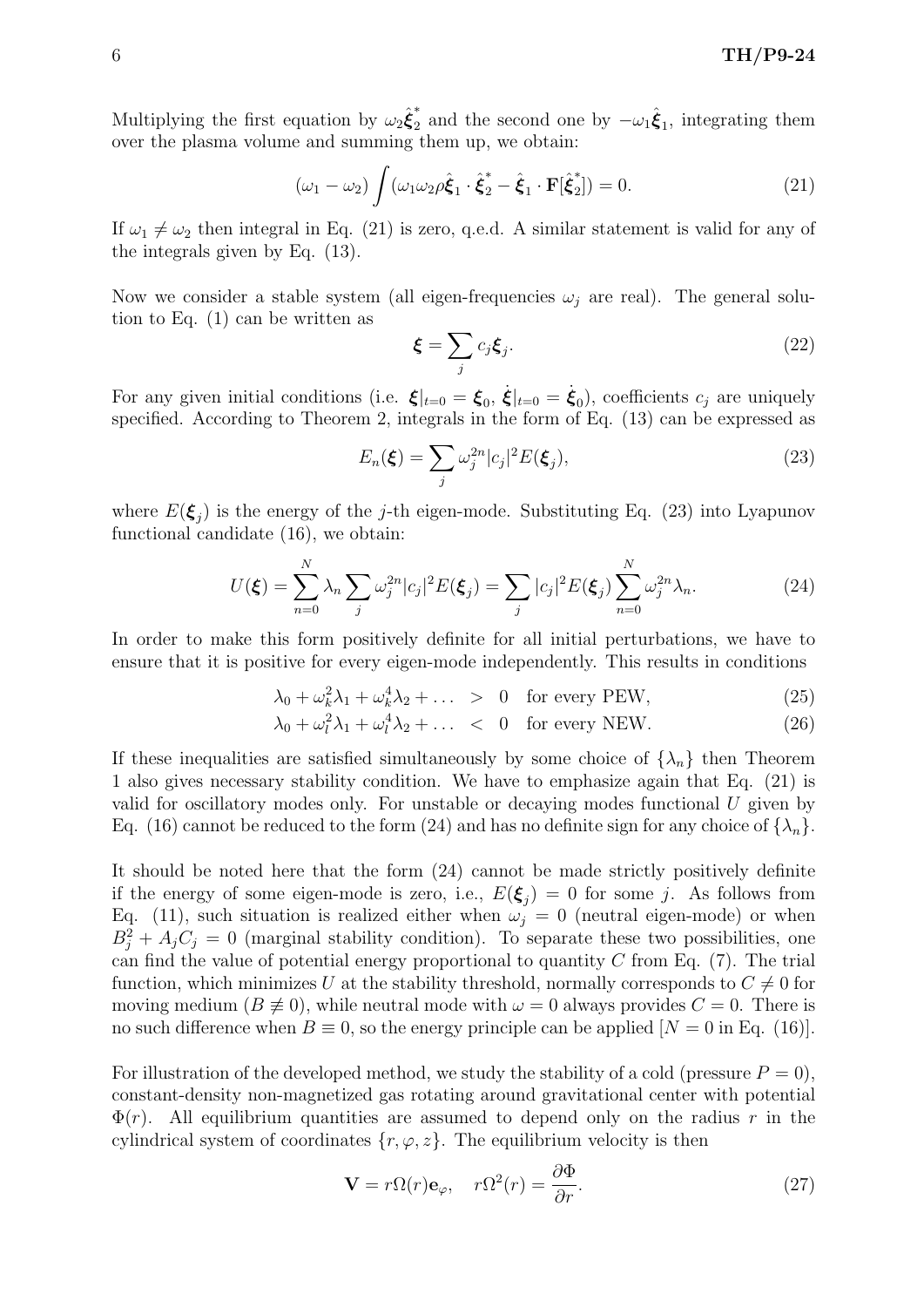We look for solution to Eq. (1) in the form of a Fourier series, considering perturbations in the reference frame that rotates around z-axis with equilibrium angular velocity  $\Omega(r)$ ,

$$
\boldsymbol{\xi}(t,\mathbf{r})=\sum_{m,k_z}\boldsymbol{\xi}_{m,k_z}(t,r)\exp\{im(\varphi-\Omega(r)t)+ik_zz\}.
$$

Eq. (1) yields the equation for the dynamics of each Fourier mode (we omit subscripts)

$$
\ddot{\xi} + 2\Omega \hat{A} \dot{\xi} - \hat{B} \xi = 0, \qquad (28)
$$

where operators  $\hat{\mathbf{A}}$  and  $\hat{\mathbf{B}}$  are matrices:

$$
\hat{\mathbf{A}} = \begin{pmatrix} 0 & -1 & 0 \\ 1 & 0 & 0 \\ 0 & 0 & 0 \end{pmatrix}, \quad \hat{\mathbf{B}} = \begin{pmatrix} -r\partial(\Omega^2)/\partial r & 0 & 0 \\ 0 & 0 & 0 \\ 0 & 0 & 0 \end{pmatrix}.
$$
 (29)

The stability condition for Eq. (28) is easily established by the spectral method. Taking  $\xi \sim \exp(i\omega t)$ , we arrive at the well-known Rayleigh criterion (necessary and sufficient condition for spectral stability)

$$
4\Omega^2 + r\frac{\partial \Omega^2}{\partial r} \ge 0.
$$
\n(30)

Now we apply to Eq. (28) our variational method. Note that in this case all invariants in Eq. (13) are local, i.e., corresponding integrands are conserved for every spatial point  $(r, z)$ , so the first two invariants  $E_0$  and  $E_1$  are

$$
E_0 = \frac{1}{2} \left( |\dot{\xi}|^2 - {\xi}^{*T} \hat{\mathbf{B}} {\xi} \right) = \frac{1}{2} \left( |\dot{\xi}_r|^2 + |\dot{\xi}_\varphi|^2 + |\dot{\xi}_z|^2 + r \frac{\partial \Omega^2}{\partial r} |\xi_r|^2 \right), \tag{31}
$$

$$
E_1 = \frac{1}{2} \left( |\hat{\mathbf{B}}\boldsymbol{\xi} - 2\Omega \hat{\mathbf{A}}\dot{\boldsymbol{\xi}}|^2 - \dot{\boldsymbol{\xi}}^{*T} \hat{\mathbf{B}}\dot{\boldsymbol{\xi}} \right) = \frac{1}{2} \left( \left| r \frac{\partial \Omega^2}{\partial r} \xi_r - 2\Omega \dot{\xi}_{\varphi} \right|^2 + \left( 4\Omega^2 + r \frac{\partial \Omega^2}{\partial r} \right) |\dot{\xi}_r|^2 \right).
$$

If we choose  $U = E_1$ , we arrive at the spectral stability condition, which is exactly the Rayleigh criterion (30). The energy principle  $(U = E_0)$  gives more restrictive sufficient stability condition:  $r\partial(\Omega^2)/\partial r \geq 0$ . This confirms the fruitfulness of the approach.

#### 4. Summary

We have demonstrated the physical difference between instabilities of symmetric modes (all modes in static equilibria and modes which are uniform along the equilibrium flows) and non-symmetric modes. Our results show that coupling of waves with positive and negative energy is a universal mechanism for any non-symmetric MHD instabilities of flowing plasma.

Energy of symmetric eigen-modes is never negative, so the energy principle can be successfully applied to study their stability. To investigate the stability of flowing plasma with respect to non-symmetric modes, we developed a variational method (Theorem 1) based on inclusion of a new set of invariants into Lyapunov functional. Under certain assumptions this method can provide both sufficient and necessary conditions for stability.

The method is verified for a simple analytical example; the obtained stability condition is shown to be both necessary and sufficient. The relative simplicity of the analysis